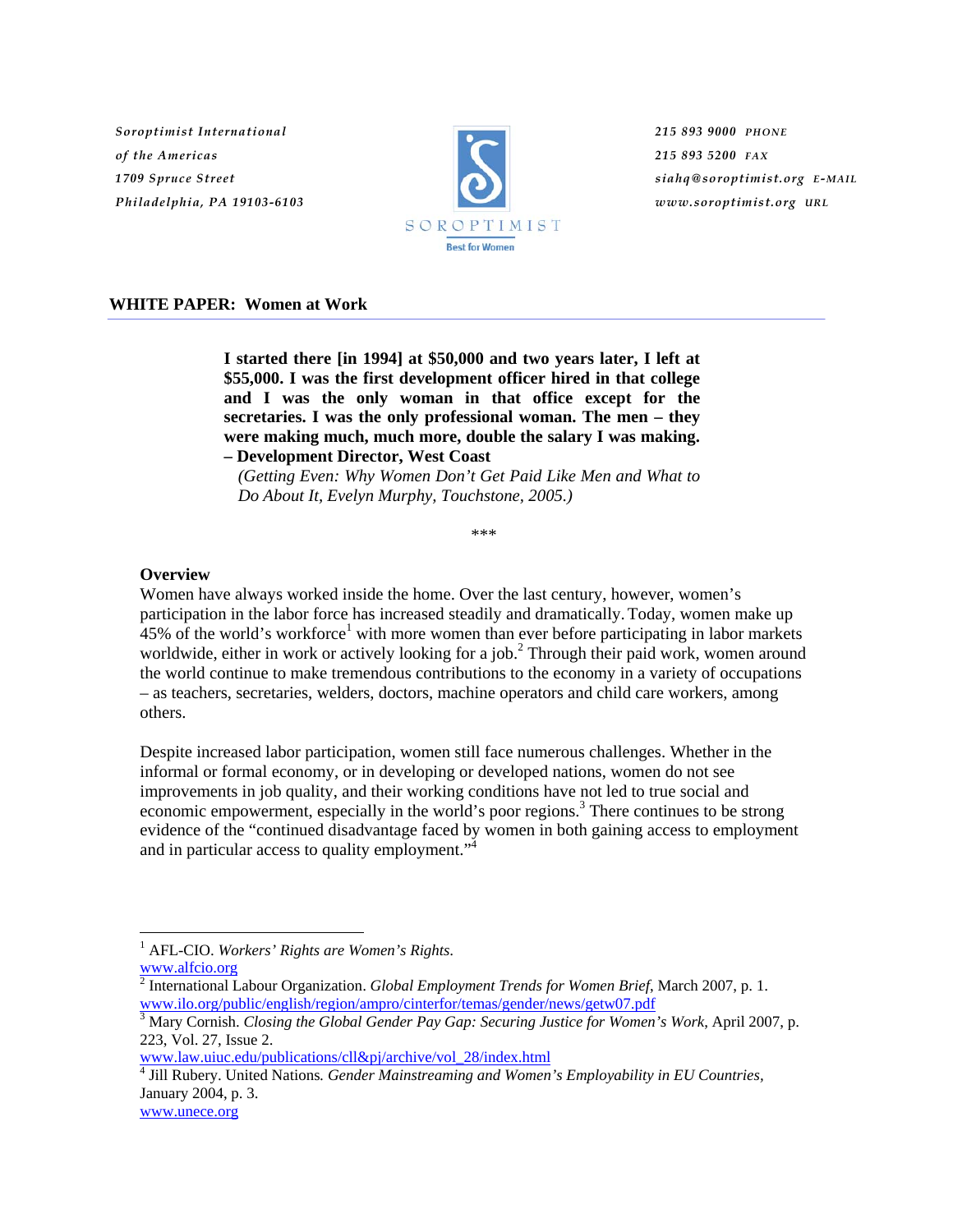Today, women worldwide on average earn approximately two-thirds of what men earn and make up the majority of the world's part-time workers, between 60 and  $90\%$ <sup>5</sup>. In some parts of the world, women's parity in primary education has not increased, a key to new employment opportunities.<sup>6</sup> As a result of their lower earning status long term, women in the labor force have been left behind when it comes to retirement and pensions.

Women also still suffer from sexual harassment and domestic violence in the workplace, as well as issues around promotion and breaking through the "glass ceiling." Numerous studies also point to women's reproductive roles as affecting their participation in the labor force, either working part-time or interrupting employment to raise children.

Decent work and wages help lift women and their children out of poverty, which among other adverse consequences has a "marked negative effect on child development."7 Low earnings also impact women's quality of life and may be a factor in keeping them in abusive relationships. $8$ Finally, increasing the female labor force in positive ways contributes to the living standards, public finances and economies of countries everywhere. A report by the World Economic Forum states that "the advancement of women is an important economic, business and societal issue with a significant impact on the growth of nations."<sup>9</sup>

# **More Women at Work in the World**

In the last century, the working world has changed dramatically for women. As more women advance their education, they are no longer "limited to jobs as domestic servants, factory girls, sales clerk, secretaries, nurses or teachers."<sup>10</sup> Today, more women are moving into positions of key importance within the family economy, in some cases becoming the sole breadwinner.<sup>11</sup>

Women's participation in the workforce is often not optional, as they must work to ensure family survival "in the face of declining real wages and the increased monetary cost of subsistence resulting from cutbacks in public services and subsidies."<sup>12</sup>If women are not the sole support of their household, then they are part of a two-income family needed to survive. Today, the single male breadwinner household model is no longer possible for families in many countries.<sup>13</sup> In the

 $\overline{a}$ 

www.iwpr.org 9 World Economic Forum. *Global Gender Gap Report 2007*, Preface, vii. www.weforum.org/pdf/gendergap/report2007.pdf

www.iwpr.org

www.unece.org

www.unece.org

<sup>5</sup> International Labour Organization. *Facts on Women at Work,* p. 1.

www.ilo.org/public/english/region/eurpro/budapest/download/womenwork.pdf

<sup>6</sup> UNIFEM. *Progress of the World's Women 2005: Overview Women, Work and Poverty,* p. 10. www.unifem.org/attachments/products/PoWW2005\_eng.pdf 7

OECD Observer. *Babies and Bosses.* March 2005, p. 10

www.oecdobserver.org

<sup>8</sup> Institute for Women's Policy Research. *Still a Man's Labor Market: The Long Term Earnings Gap*, July 2004, p.1.

<sup>&</sup>lt;sup>10</sup> Institute for Women's Policy Research. *Still a Man's Labor Market: The Long Term Earnings Gap*, July 2004, p.1.

<sup>11</sup> Jill Rubery. United Nations*. Gender Mainstreaming and Women's Employability in EU Countries,* January 2004, p.3.

<sup>12</sup> UNESCO. *EFA Global Monitoring Report: Historical Lessons. 2003-2004*, p. 5. www.portal.unesco.org/education/

<sup>13</sup> Jill Rubery. United Nations*. Gender Mainstreaming and Women's Employability in EU Countries,*  January 2004, p.3.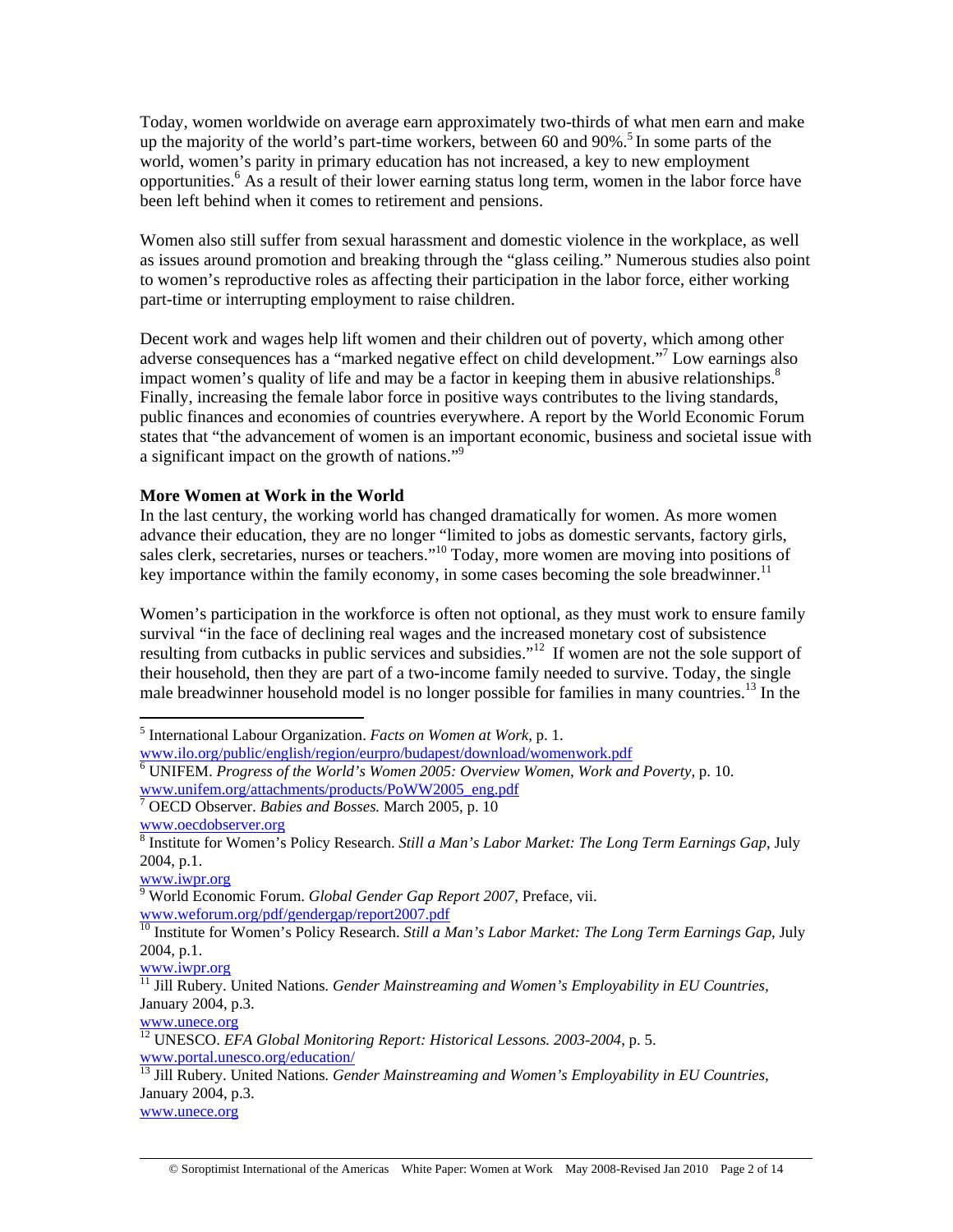United States, the Census Bureau released data that in 2009 the number of women who are their families' sole breadwinners had risen from the previous year, at 4% of the labor force, or about 963,000 mothers in total.<sup>14</sup>

As a result, the growing proportion of women in the workforce and the narrowing gap between male and female participation rates has been one of the most striking labor trends of recent times.<sup>15</sup> In 2008, 1.2 billion of the 3 billion workers in the world were women.<sup>16</sup> The ongoing global economic crisis, however, has increased the number of unemployed women worldwide by up to 22 million in 2009, "making decent work for women increasingly difficult."17 The recession is pushing women into jobs that are vulnerable and unstable, adding to the burden that they are "already paid less than men in a shrinking employment market."18 The gender impact of the economic crisis in terms of unemployment rates is expected to be more detrimental to women than men in most regions of the world, and most clearly in Latin America and the Caribbean.<sup>19</sup>

In the U.S., however, the economic recession has had an interesting consequence: women could make up a majority of America's workforce for the first time in history.<sup>20</sup> In fact, 82% of job cuts have impacted men, particularly in the manufacturing and construction sectors. Women more heavily populate positions in health care and education, which are less sensitive to economic cycles.21

Of the 121 million women age 16 years and over in the U.S., 72 million, or 59.5% were labor force participants – either working or looking for work.<sup>22</sup> Women comprised 46.5% of the total U.S. workforce and are projected to account for 47% of the labor force by 2016.<sup>23</sup>

While the gender employment gap is closing in some countries, trends vary from region to region. Despite these variations, the difference between male and female economic activity "remains conspicuous throughout the world."24 About 80 women per 100 men are economically active in the developed economies, the European Union, Central and Eastern Europe, the Commonwealth of Independent States and East Asia. In sub-Saharan Africa, the ratio is 75 women per 100 men;

 $\overline{a}$ 

en/WCMS\_103447/index.htm

 $21$  Ibid.

 $^{23}$  Ibid.

<sup>14</sup> msnbc.com. *Moms as sole breadwinners reach record high*, Jan. 15, 2010, http://www.msnbc.msn.com/id/34880372/ns/business-careers/

<sup>15</sup> International Labour Organization. *Global Employment Trends for Women Brief*, March 2009, p. 10. http://www.ilo.org/wcmsp5/groups/public/---dgreports/---

dcomm/documents/publication/wcms 103456.pdf

<sup>16</sup> Ibid.

<sup>17</sup> International Labour Organization. *ILO warns economic crisis could generate up to 22 million more unemployed women in 2009, jeopardize equality gains at work and at home*, March 5, 2009. http://www.ilo.org/global/About\_the\_ILO/Media\_and\_public\_information/Press\_releases/lang--

<sup>&</sup>lt;sup>18</sup> In These Times. *Global Recession Hitting Women Harder than Men*, July 22, 2009, http://www.inthesetimes.com/working/entry/4642/global\_recession\_hitting\_women\_harder\_than\_men/  $19$  Ibid.

<sup>20</sup> Cornell University. *Workplace Issues Today: Women may make up majority of workforce as layoffs disproportionately affect men*, (2010).

http://blogs.cornell.edu/catherwood/2009/02/11/workplace-issues-today-woman-may-make-up-majority-ofworkforce-as-layoffs-disproportionately-affect-men/

<sup>22</sup> United States Department of Labor. *Quick Stats on Women Workers 2008*,

www.dol.gov/wb/stats/main.htm

<sup>24</sup>International Labour Organization. *Global Employment Trends for Women Brief*, March 2007, p. 1. www.ilo.org/public/english/region/ampro/cinterfor/temas/gender/news/getw07.pdf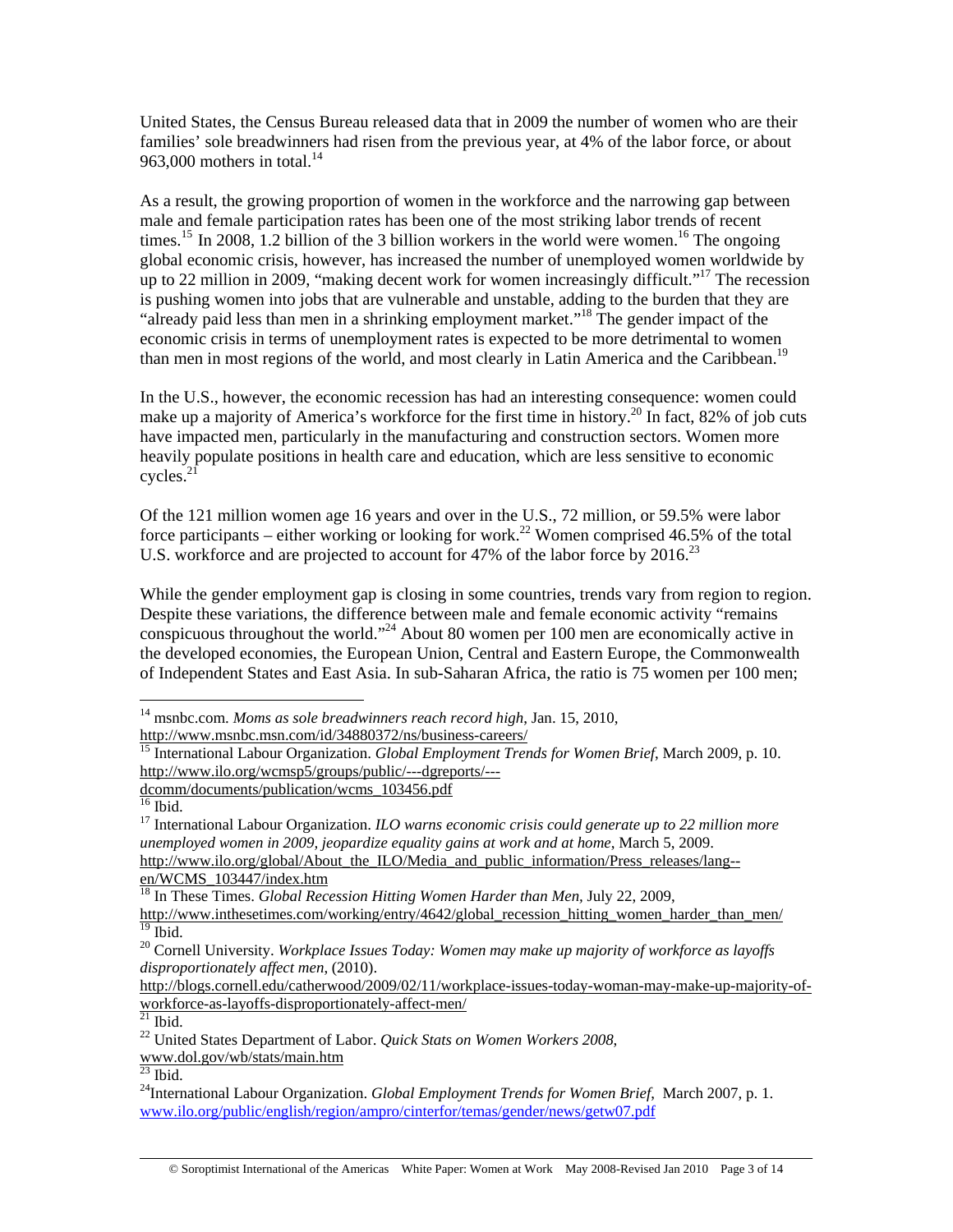in South East Asia and the Pacific it is 73 to 100; and in Latin America and the Caribbean, 69 to 100.25 In 10 years, 80 % of all women in industrialized countries and 70 % of all women globally will work outside the home  $^{26}$ 

# **How Work is Valued**

Work is usually valued and measured by the money paid for it. Women, however, often receive no pay for a large portion of the work they perform, which often includes household labor, child care, elder care and family subsistence farming.<sup>27</sup> As a result, "unpaid labor contributes to the low economic status of women worldwide."28

This distinction between "unpaid work" and "paying work" has led to the frequently cited slogan, "Women do two-thirds of the world's work, receive 10 % of the world's income, and own 1 % of the means of production." The lack of recognition of the critical role of unpaid work points to the imbalance between work and remuneration faced by women and "continues to obstruct equitable economic development."<sup>29</sup> Women spend 50 to 70 % of the time men spend on paid work, but about twice as much or more time as men on unpaid work. $30$ 

Many women who do work outside the home are disproportionately affected by working poverty and do not earn enough to lift themselves and their families above the US \$1 a day threshold. Today, women comprise at least 70 % of the world's working poor.<sup>31</sup>

Although myriad factors contribute to this poverty, many women especially in developing regions work in the informal sector of the economy, such as agricultural production, garment sewing, factory work and domestic service. They often deal with difficult working conditions, including "long working hours, job insecurity and lack of benefits."<sup>32</sup> As a result of the constraints within the household, and outside the household in low-wage jobs, women have a greater vulnerability in the world of work  $33$ 

# *Gender Wage Gap*

While women are entering the paid labor force in greater numbers, the gender pay gap exists universally. The size of the gap, however, varies from country to country.<sup>34</sup> Some pay equity progress has been made primarily in developed countries in Europe, but for the most part,

 $25$  Ibid.

<sup>26</sup> Organization for Economic Cooperation and Development (OECD). *Women and Men in OECD Countries: Labor Market 2006.* 

www.oecd.org/dataoecd/19/14/38172488.pdf

<sup>27</sup> Work of Women. *Women's Work: An overview.*

www.workofwomen.org

 $28$  Ibid.

<sup>29</sup> International Labour Organization. *Facts on Women at Work*.

www.ilo.org/public/english/region/eurpro/budapest/download/womenwork.pdf

 $30$  Ibid.

 $^{\rm 31}$  Ibid.

<sup>32</sup> Work of Women*. Women's Work: An Overview*

www.workofwomen.org

<sup>33</sup> International Labour Organization. *Facts on Women at Work.* 

www.ilo.org/public/english/region/eurpro/budapest/download/womenwork.pdf

<sup>34</sup> United Nations Development Center. *International Poverty Center. The Gender Pay Gap Over Women's Working Lifetime, One Pager*, June 2006.

www.undp-povertycentre.org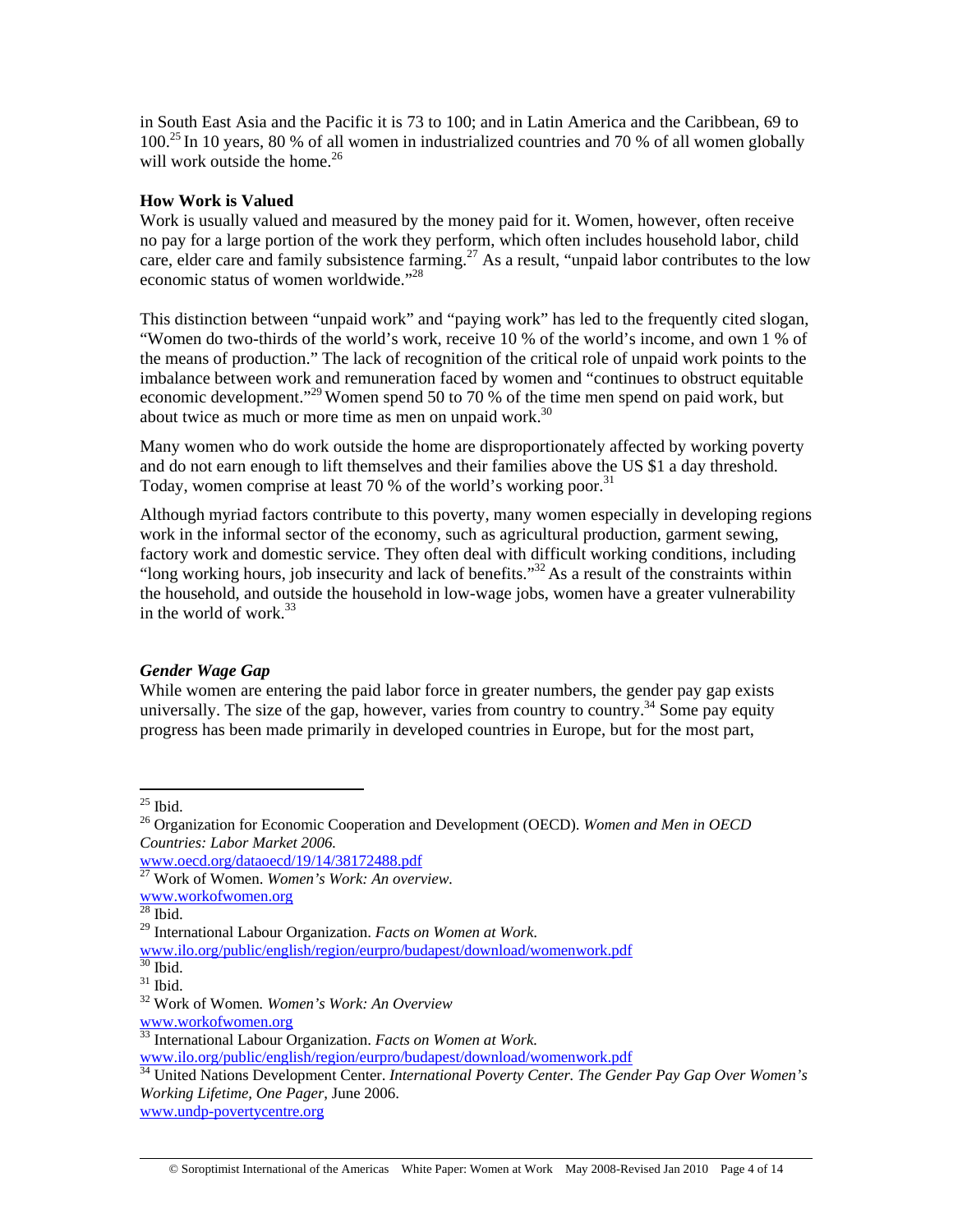"existing labor market mechanisms have not made significant progress in remedying this global gender pay gap."<sup>35</sup>

In both industrialized and developing nations, women working outside the home earn much less pay than men do. In Middle Eastern and North African countries, women's wages are around 30 % of men's; 40 % in Latin America and South Asia; 50 % in sub-Saharan Africa; and around 60 to 70  $%$  in East Asia and industrialized countries.<sup>36</sup>

The overall pay gap between men and women worldwide, however, may be much higher than originally estimated by official government figures. Based on a survey by the International Trade Union Confederation of 300,000 women and men in 20 countries, the 2009 global pay gap is at 22% rather than the 16.5 % figure taken in  $2008$ <sup>37</sup>

The gender wage gap still plagues the American workforce. Out of 19 countries with membership in the OECD (Organization for Economic Cooperation and Development), the U.S. has the largest gender earnings gap, save for Austria and Switzerland. In the U.S., women with full-time jobs earned salaries equal to 77.9 % of what men earned, up from 77.5 % in 2007 and about 64 % in 2000. For most U.S. women of color and older women, the earnings gap was even greater.<sup>38</sup>

Many social and cultural factors may explain the persistent gender pay gap. For one, women choose to interrupt their careers, working part-time or temporarily dropping out, to raise children. Such decisions can permanently disrupt earning power.<sup>39</sup> However, some research questions whether the patterns of working mothers reflect choice or constraint. For example, long working hours have a "disproportionate impact on women, as they are still the main care providers, thus reducing their options as to whether to work, where and in what types of jobs." $40$ 

Another reason for the gender pay gap is that boys make different educational choices than girls which lead to better paying careers. These choices are not just a matter of preference but are influenced by society, culture, teachers, teaching materials and family-influence. While women in many parts of the world, especially developed countries, have made remarkable gains in education, these "achievements have resulted in only modest improvements in pay equity."<sup>41</sup> In developing countries, many girls have no choices as to education due to poverty, cultural norms and gender. "Gender discrimination and the subordinate role of women in societies across the

 $\overline{a}$ 

www.undp-povertycentre.org

webdev/documents/publication/wcms\_082607.pdf

<sup>35</sup> Cornish, Mary. *Closing the Global Gender Pay Gap: Securing Justice for Women's Work*, April 2007, p. 219, Vol. 27, Issue 2.

www.law.uiuc.edu/publications/cll&pj/archive/vol\_28/index.html 36 Work of Women. Women's Work: An Overview

www.workofwomen.org

<sup>37</sup> International Trade Union Confederation. *New Report Shows Global Gender Pay Gap Bigger Than Previously Thought,* 2009. http://www.ituc-csi.org/new-report-shows-global-gender-pay.html 38 msnbc.com. *Moms as sole breadwinners reach record high*, Jan. 15, 2010.

http://www.msnbc.msn.com/id/34880372/ns/business-careers/

<sup>39</sup> United Nations Development Center. *International Poverty Center. The Gender Pay Gap Over Women's Working Lifetime, One Pager*, June 2006.

<sup>&</sup>lt;sup>40</sup> International Labor Conference: 96<sup>th</sup> Session 2007. *Equality at work: Tackling the challenges.* p. 77. www.ilo.org/wcmsp5/groups/public/---dgreports/---dcomm/---

<sup>&</sup>lt;sup>41</sup> Judy Goldberg Dey and Catherine Hill. American Association of University Women Educational Foundation. *Behind the Pay Gap,* April 2007, p. 2. www.aauw.org/research/behindpaygap.cfm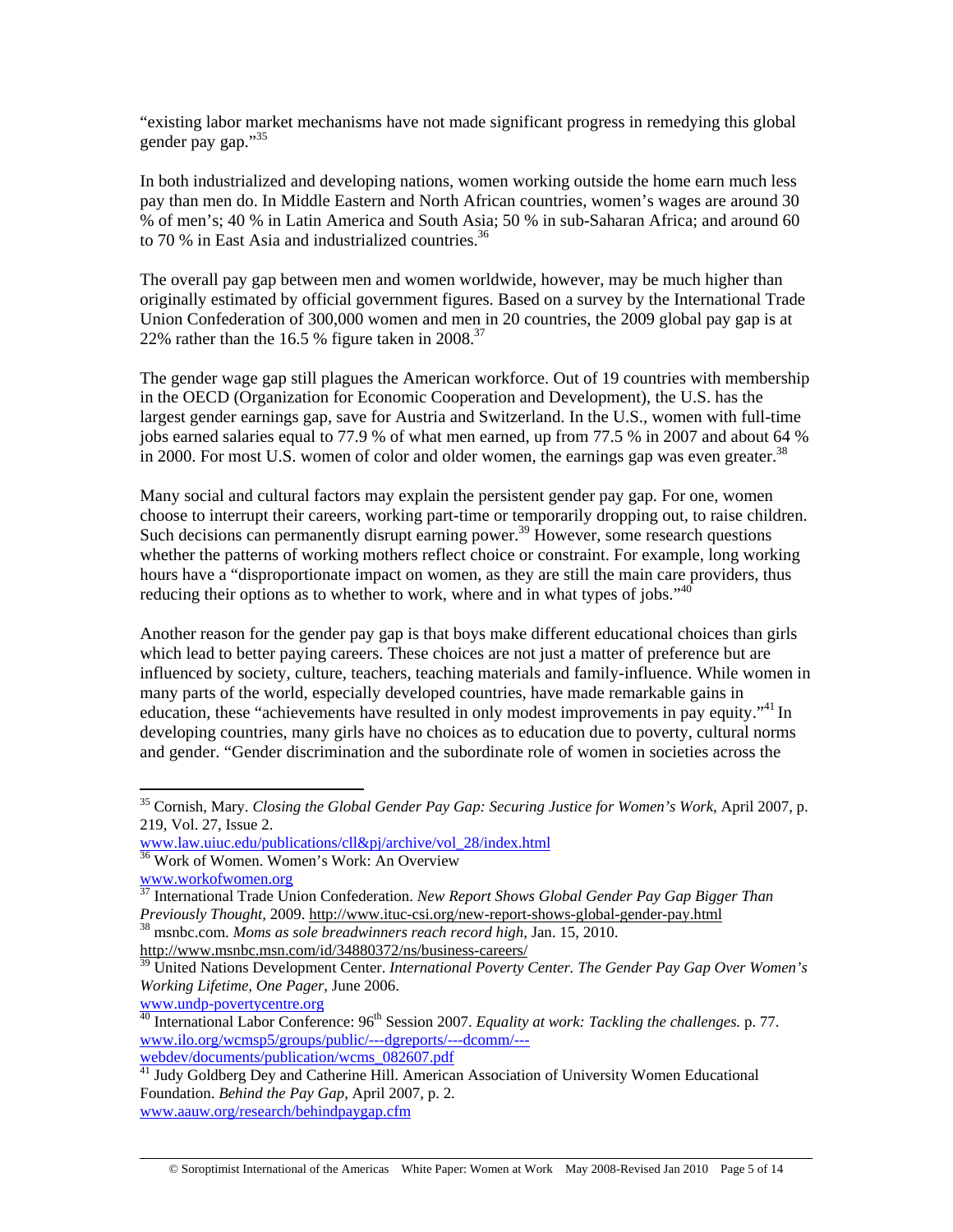world have diminished girls' prospects for education."<sup>42</sup> As a result, their opportunities for future employment are severely limited.

Another major reason for the gender gap in earnings is that "women work in 'women's jobs' jobs that are predominantly done by women, while men work in 'men's jobs'—those predominantly done by men. This phenomenon is known as the gender segregation of the labor market."<sup>43</sup> Even in traditionally "female occupations" such as nursing and teaching, wage equality is lacking.<sup>44</sup> In addition, women often face barriers in promotion or career development, which excludes or segregates them into certain jobs. It is, however, unclear what comes first—the low wages or the concentration of women in those positions.

Furthermore, some research points to women not asking for equitable pay. As a whole, women are trained not to ask for raises or more money and often are penalized by employers when they do. "Rigid gender-based stereotypes and behavioral norms urge women to behave modestly and wait to be given what they deserve rather than negotiate for it."<sup>45</sup>Female job candidates who ask for higher salaries before receiving a formal job offer are often not hired at all. Males who negotiate do not face similar negative consequences.<sup>46</sup>

Overall, the employment and wage status of men and that of women display decidedly different features. "Men are more likely to be in core or regular and better remunerated positions, whereas women are often in peripheral, insecure, less-valued positions."<sup>47</sup>

### *Pensions and Retirement*

When women enter their old age and retirement, they suffer more financially. Low wages, career breaks and the skewed division of unpaid work mean that older women are not always entitled to a pension. If they do receive one, it is generally lower than that of men's because throughout their lifetime women earn less than men. Thus, gender, aging and poverty are interrelated.<sup>48</sup>

In developing countries, many women work in informal economies, e.g., agriculture and trading. They continue to work until very old age in precarious jobs with no social security or health care benefits.49 In addition, women generally outlive men, and so, if they have been dependent on the male's income, they often are more likely to be poor.<sup>50</sup>

 $^{42}$  Oxfam GB. Education: The Global Gender Gap. Parliamentary Briefing, Number 9, March 6, 2000. www.oxfam.org

<sup>43</sup> Institute for Women's Policy Research. *Still a Man's Labor Market: The Long Term Earnings Gap*, Executive Summary, July 2004.

www.iwpr.org/pdf/C355.pdf

<sup>44</sup> International Labour Organization. *Global Employment Trends for Women Brief,* March 2007. p. 1. www.ilo.org/public/english/region/ampro/cinterfor/temas/gender/news/getw07.pdf

<sup>45</sup> Debra Katz and Justine Andronici. *The Wage Gap for Women,* posted November 2006. www.alternet.org/story/44769/?page=entire

 $46$  Ibid.

<sup>&</sup>lt;sup>47</sup> International Labor Conference. 91<sup>st</sup> Session 2003. *Time for Equality at Work*, p. 42. www.oit.org/declarations

<sup>48</sup> United Nations Economic and Social Council. *Gender and Aging: Problems, Perceptions and Policies*, January 1999.

www.un.org/womenwatch/daw/csw/aging.htm

 $49$  Ibid.

 $50$  Ibid.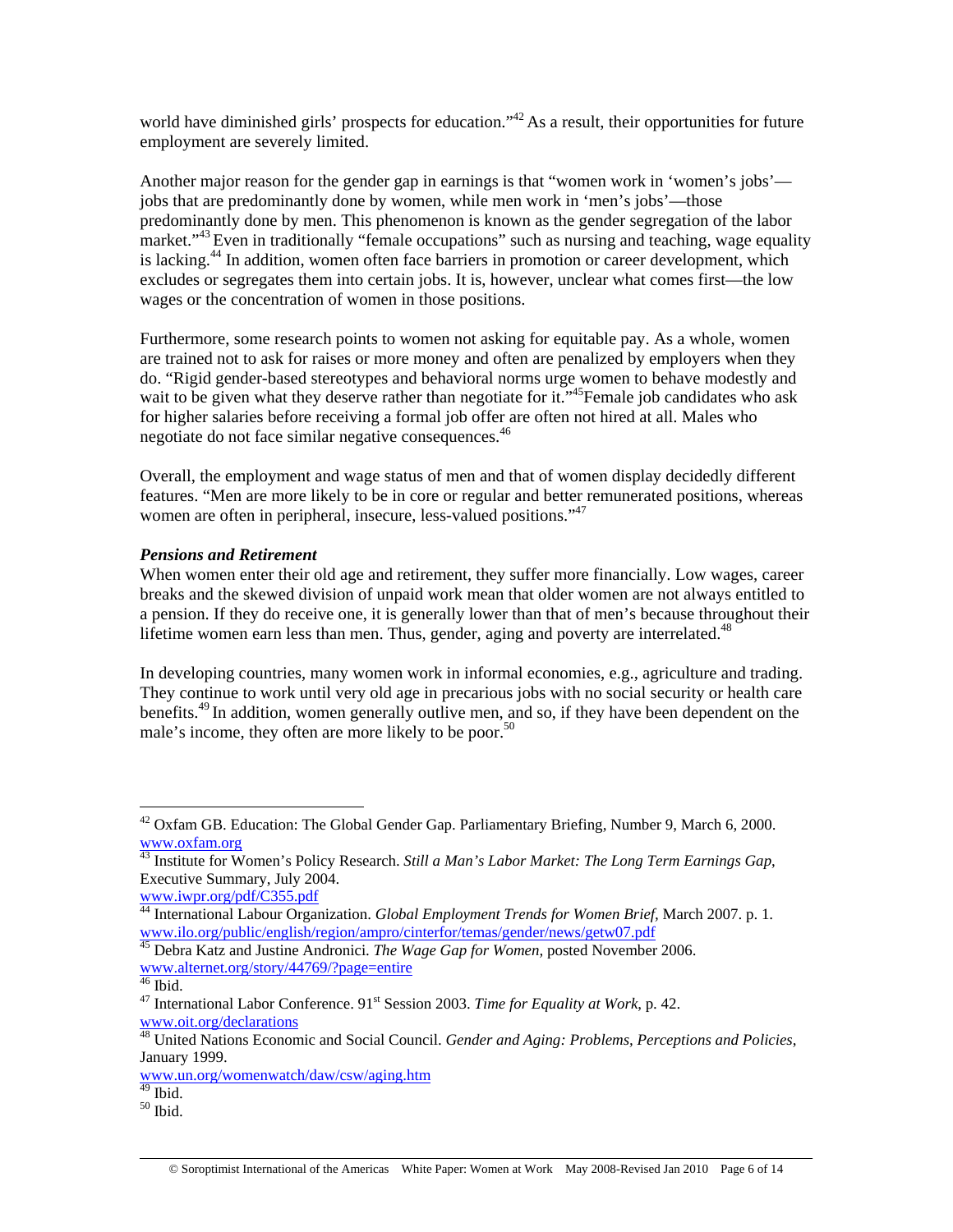While there is good news that women employed in formal markets in developed nations are participating in pension and retirement plans in greater numbers than ever before, there is still bad news. Older women still "enter retirement with fewer economic resources than men."<sup>51</sup> Part-time workers, who are disproportionately women, remain much less likely to participate in an employer-sponsored pension and retirement plan. The most common reasons cited are that an employer did not offer a pension plan, and that by virtue of working part-time, women did not work enough hours to be included in that plan.<sup>52</sup>

The pay gap also greatly influences retirement. Less money earned during a woman's working years equals less money for retirement. In addition, women on the threshold of retirement have been most affected by the ailing economy. In the U.S., fully 72 % fear they will have to postpone retirement plans, compared with 54 % of men. Many women have stated they will have to delay their retirement "because of current economic conditions."53 A global survey of 15,000 people in 15 countries revealed that only 11 % of women felt prepared for retirement, compared to 15 % of men.<sup>54</sup> Furthermore, if women's earning power is interrupted by pregnancy, childrearing and care-giving responsibilities, even the small proportion of older women who are eligible for pensions because they were employed in the formal sector, receive lower benefits than men.<sup>55</sup>

### *Breaking the Glass Ceiling*

Despite some gains in the workplace and achieving higher levels of education than ever before, women still struggle to break through the "glass ceiling." Their share of management positions remains unacceptably low. Even in female-dominated sectors where there are more women managers, a disproportionate number of men rise to senior positions. The rule of thumb still is: "the higher up an organization's hierarchy, the fewer the women."<sup>56</sup>

The %age of women company directors, for example, is low in many countries—with Norway leading the way at 21 % and the U.S. at 12.5 %.<sup>57</sup> In Japan, however, the figure is staggeringly low. Women make up only 10.1 % of managers, a significantly lower rate compared to that of Western countries, even falling far behind Asian countries such as the Philippines, Malaysia and Singapore.<sup>58</sup>

The "concrete ceiling" as it is called in Japan, continues to be a major stumbling block for many women in that predominantly patriarchal society. In addition, many women drop out of the

<sup>&</sup>lt;sup>51</sup> Institute for Women's Policy Research. The Gender Gap in Pension Coverage: Women Working Full-*Time are Catching Up, but Part-Time Workers Have Been Left Behind*, February 2008. www.iwpr.org/pdf/ribgender-gape506.pdf

 $52$  Ibid.

<sup>53</sup> Pew Research Center. *America's Changing Workforce: Recession Turns a Graying Office Grayer*, September 3, 2009,

http://pewsocialtrends.org/assets/pdf/americas-changing-workforce.pdf

<sup>54</sup> HSBC Insurance. *Women's retirement fears exposed in economic downturn*, June 10, 2009. www.hsbc.com/retirement/.future-of-retirement 55 World Health Organization. *Women, Ageing and Health: A Framework for Action*, 2007, p. 5.

www.unfpa.org/upload/lib\_pub\_file/684\_filename\_ageing.pdf

<sup>56</sup> International Labour Organization. *Breaking Through the Glass Ceiling: Women in Management, Women in Managerial Jobs*, 2004, p. 13.

www.ilo.org/dyn/gender/docs/RES/292/F267981337/Breaking%20Glass%20PDF%20English.pdf

<sup>57</sup> Japan Today. *Japanese women demand equality in the workplace*, December 21, 2007. www.archive.japantoday.com/news/jp/e/tools/print.asp?content=feature&id=1113

<sup>58</sup> Gender Equality Bureau, Cabinet Office Japan. *White Paper on Gender Equality 2007*, p. 8. www.gender.go.jp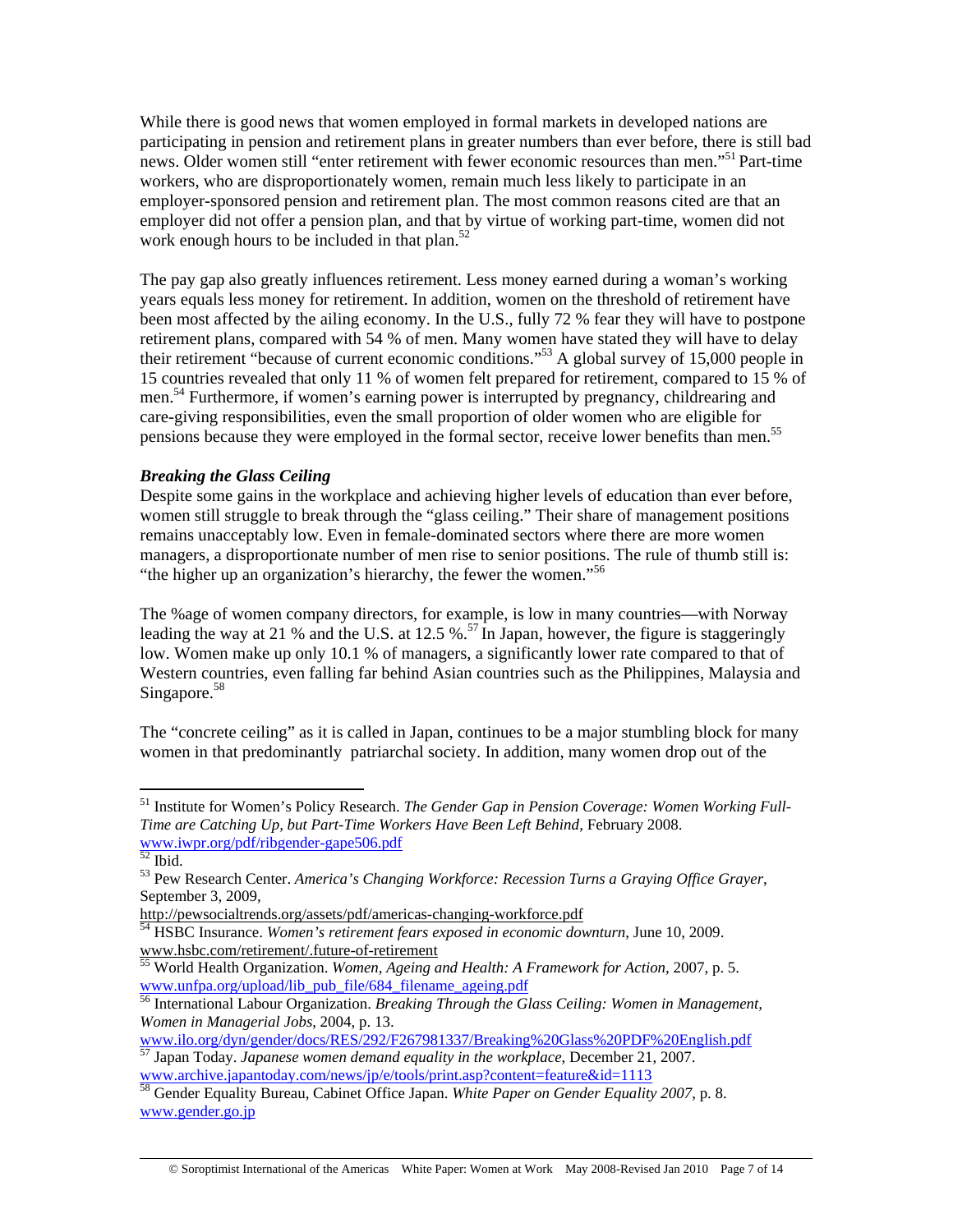workplace to have children and are unable to advance their careers. According to one report, following the birth of a first child a high %age of Japanese women stated, "I will stop working." 59

In the United States, women represent only 5.3 % of positions of authority at Fortune 500 companies, evidence that they still struggle under the "glass ceiling."60 Overall, women are still concentrated in the most precarious forms of work worldwide and breaking through the glass ceiling appears elusive but for a select few.<sup>61</sup>

### *Sexual Harassment and Violence in the Workplace*

**I am a 21-year-old Asian woman working in an office as a secretary. Recently a man in the office asked me if I was wearing stockings or pantyhose. I told him to go away or I would report him to personnel. He went away, but later in the day I caught him at the bottom of the stairs trying to look up my skirt. I was totally disgusted and reported him. He was given a written warning. But now he looks at me like I have betrayed him or something. I am very intimidated by this man but also do not want to lose my job … I think it is quite common in offices for perverted men to harass women in this way. This makes me very angry**.

 **--***Posted on http://sexualharassmentsupport.org/*

Sexual harassment was not given a name until the 1970s when women in the United States demanded it be recognized under federal anti-discrimination legislation. Women in many other countries have since adopted the term, using it to "characterize their experiences, ensure recognition of these forms of conduct and seek to have them prevented."<sup>62</sup>

Sexual harassment consists of unwanted behavior of a sexual nature and may "involve physical contact, expression of sexual innuendoes, sexually colored comments and jokes, the exhibition of pornography, or unnecessary and unwanted comments on a person's appearance."<sup>63</sup> It is a

<sup>59</sup> Japanese Ministry of Health, Labor and Welfare. *White Paper on the Labour Economy*, 2005, p. 35. www.mhlw.go.jp/english/

<sup>60</sup> California National Organization for Women. *Women in the Workplace: Striving for Work/Life Balance*,

<sup>2006,</sup> p. 6.<br>http://website.canow.org/documents/she/workplacereport2006.pdf

<sup>&</sup>lt;sup>61</sup> International Labour Organization. World of Work Magazine of the ILO. Breaking Through the Glass *Ceiling: Women in Management,* June 2001.

www.ilo.org/public/english/bureau/inf/magazine/39/news.htm 62 International Labour Organization. *Sexual harassment at work: National and international responses*, Conditions of Work and Employment Series, September 2007, No. 2, p. 1. www.stopvaw.org/International\_Labour\_Organization2.html

<sup>63</sup> The Magazine of the ILO. World of Work, March 1997. *Unwelcome, unwanted and increasingly illegal: Sexual harassment in the workplace.* 

www.ilo.org/public/english/bureau/inf/magazine/19/sexhar.htm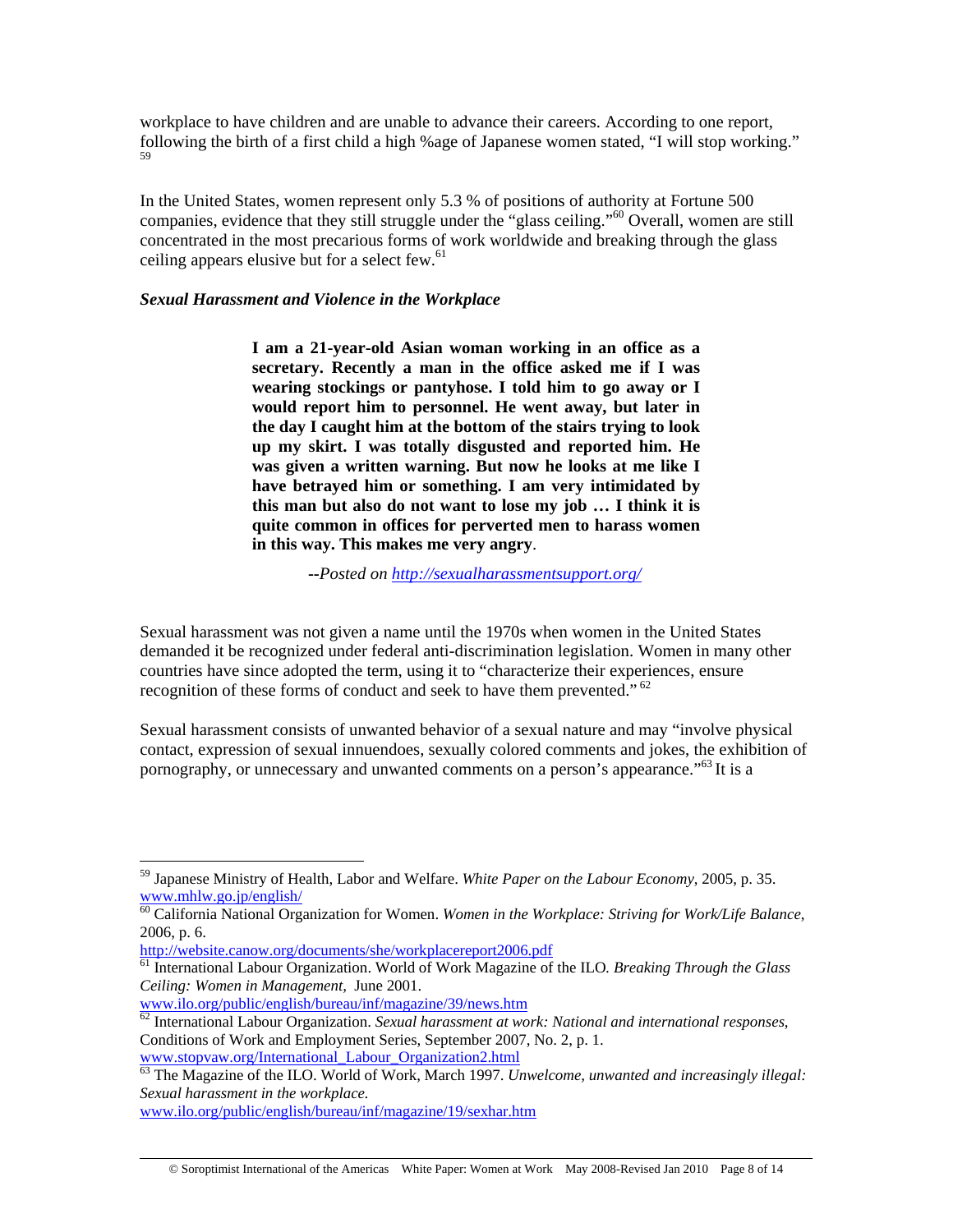violation of women's human rights and causes incalculable economic, psychological and physical harm to its victims and serves to reinforce the subordination of women to men in the workplace.<sup>64</sup>

Many women worldwide encounter sexual harassment in the workplace, reducing the quality of working life, jeopardizing their well-being, undermining gender equality and imposing costs on firms and organizations.<sup>65</sup>In South Korea, for example, the Seoul High Court recently ruled that "forcing a subordinate to drink alcohol was illegal," a practice in some corporate cultures where more women are working today. Companies in that country have become aware of the potential danger of such binge drinking, which leads to risks of sexual harassment, among other gender inequities.<sup>66</sup>

Sexual harassment statistics are hard to come by. In European countries, sexual harassment against women is commonplace, but often goes unreported due to fear of job loss, being considered the guilty party or being ostracized among work colleagues.<sup>67</sup> Studies in Switzerland show that even on a confidential basis, few women make official complaints.<sup>68</sup>

In the United States, one recent development has been the report of an "alarmingly high" number of high school students reporting sexual advances from their adult bosses and other supervisors at fast food operations. The issue is being raised in a number of lawsuits, including cases now pending in California against Starbucks and a McDonald's franchise owner.<sup>69</sup>

In addition to sexual harassment, many women also experience domestic violence as a workrelated issue. According to a Family Violence Prevention Fund study, in the United States approximately 74 % of women who experience abuse at home also experience abuse at the workplace. Abusers harass victims at work via telephone or e-mail, or they come into the workplace to harass or threaten their victims and co-workers.

The International Labour Organization (ILO) approaches violence against women in the world of work as a human rights issue, a labor issue and a health and safety issue with several ILO Conventions and Recommendations addressing this subject.<sup>70</sup> Much like cases of sexual harassment, many forms of workplace violence do not currently find their way into official police or employer' records in most countries.<sup>71</sup> Again, women may feel constrained to remain silent, fearing reprisals, including the possibility of losing their jobs. An ILO study also found that

<sup>64</sup> Adapted from the United Nations Report of the Special Rapporteur. *Integration of the Human Rights of Women and the Gender Perspective: Violence Against Women*. 2004.

www.unhchr.ch/Huridocda/Huridoca.nsf/0/3cb562e561714a66c1256e66003d213c/\$FILE/G0410202.pdf 65 International Labour Organization. *Sexual harassment at work: National and international responses*. Conditions of Work and Employment Series, September 2007, No. 2, Preface, vii. www.stopvaw.org/International\_Labour\_Organization2.html

<sup>66</sup> International Herald Tribune. *Corporate Korea corks the bottle as women rise*. June 9, 2007. www.iht.com/articles/2007/06/10/asia/10korea-web.php

<sup>67</sup> European Foundation for the Improvement of Living and Working Conditions*. Preventing violence and harassment in the workplace*. 2003, p. 2.

www.eurofound.europa.eu/pubdocs/2002/112/en/1/ef02112en.pdf  $68$  Ibid.

<sup>69</sup> ABC News. *16-year-old Starbucks barista sues over 'sex demands' at work*. January 22, 2010. http://abcnews.go.com/Blotter/teenage-starbucks-barista-sues-sex-demands-work/story?id=9631145 70 International Labour Organization. *Violence at Work: A Costly Burden,* 2002.

www.ilo.org/public/english/dialogue/sector/papers/education/wp208.pdf

 $71$  Ibid.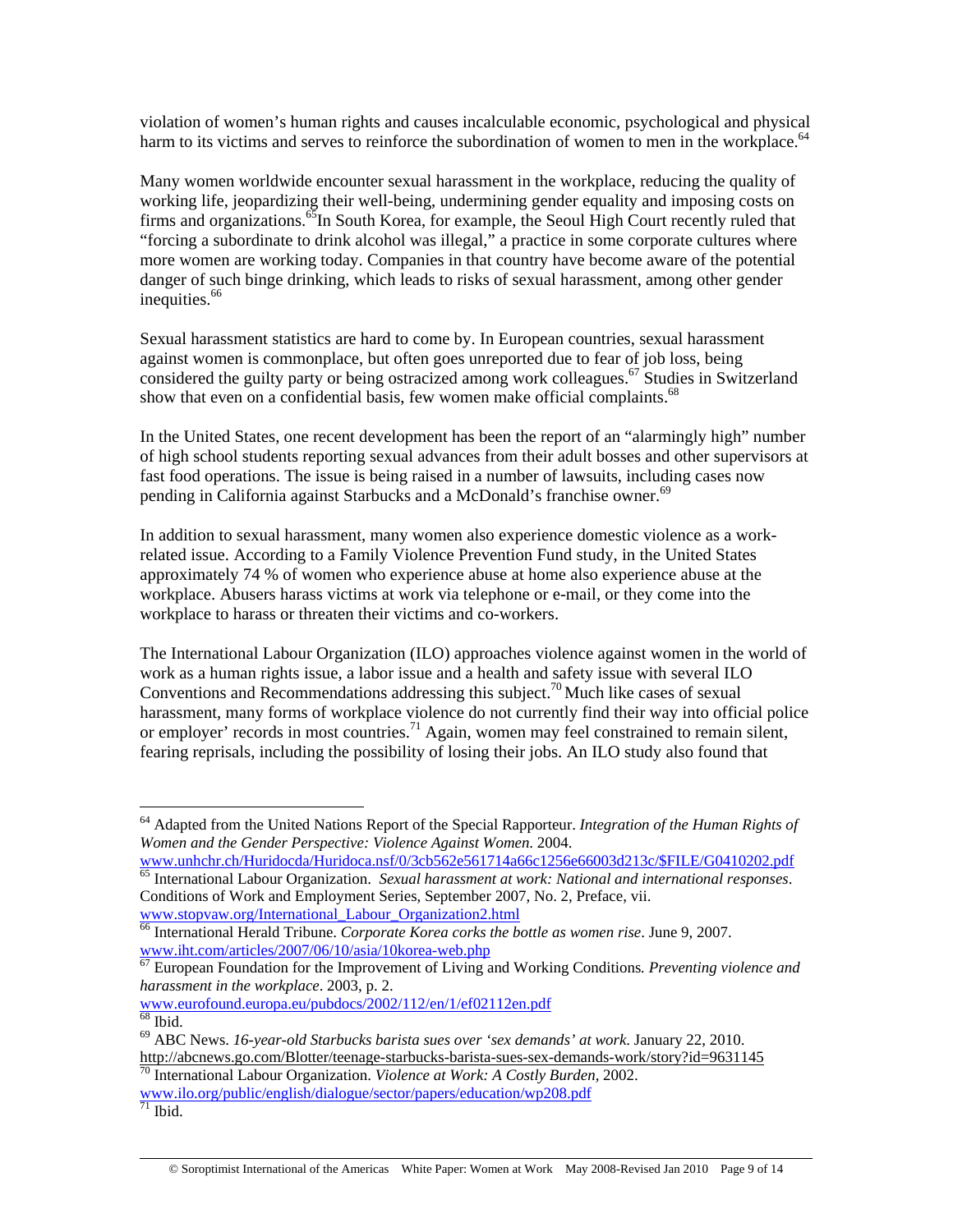women are generally at higher risk of violent incidents at work with 10 % of all violence incidents against women taking place in the workplace.<sup>72</sup>

The economic recession is also increasing incidents of domestic violence against women. When husbands and fathers are unemployed, they often take out their frustration at home. Various reports also show that in the U.S., hotline calls, shelter visits and domestic violence-related crimes are all on the rise during the financial downturn.<sup>73</sup> In addition, women in developing countries who lose paid employment may be forced into the "shadow" economy of prostitution to support themselves and their families, or be prey for international traffickers.<sup>74</sup>

### *Family Life/Work Balance Issues*

**One Virginia employer fired a woman after she gave birth, reasoning that "she was no longer dependable since she had delivered a child; that [her] place was at home with her child; that babies get sick sometimes and [she] would have to miss work to care for her child; and that [the employer] needed someone more dependable."** 

*-- Bailey v. Scott-Gallaher, Inc., 253 Va. 121 (Sup. Ct. 1997) (Quoted in Getting Even: Why Women Don't Get Paid Like Men and What to Do About It, Evelyn Murphy, Touchstone, 2005.)* 

As more mothers have entered the workforce in increasing numbers, their responsibilities for family care, traditionally assigned to women, have not declined in proportion. As a result of their caregiving duties, women in many countries are attracted to part-time employment, despite the comparatively low-levels of earnings these jobs bring.

In the European Union, about half of mothers with a child under 6 years of age are employed part-time<sup>75</sup> And in Canada and many other countries, women with family responsibilities are more likely than men to take on regular weekend, part-time jobs trying to accommodate the work schedules of their spouses, who work Monday through Friday.<sup>76</sup> Meanwhile, women in developing and transition economies are choosing self-employment in the informal economy as a way of reconciling work and family responsibilities.<sup>77</sup>

<sup>72</sup> International Labour Organization. *The Cost of Violence/Stress at Work and the Benefits of a Violence/Stress-Free Working Environment*. 1998. p.18

www.ilo.org/public/english/protection/safework/whpwb/econo/costs.pdf

<sup>73</sup> Manasi Sharma, Global Envision. *Recession-related domestic violence on the rise*, April 10, 2009, p. 1. http://www.globalenvision.org/2009/03/26/recession-related-violence-rise 74 Olivia Ward, thestar.com. *Recession hits women in developing countries*, March 8, 2009.

www.thestar.com/News/World/article/598496

<sup>75</sup> OECD Employment Outlook. *Balancing Work and Family Life: Helping Parents into Paid Employment*, 2001, Chapter 4.

www.oecd.org/dataoecd/11/12/2079435.pdf

<sup>76</sup> International Labor Conference: 96th Session 2007. *Equality at work: Tackling the challenges,* p. 77. www.ilo.org/wcmsp5/groups/public/---dgreports/---dcomm/-- webdev/documents/publication/wcms\_082607.pdf

<sup>77</sup> International Labour Organization. *Working Time Around the World*. Adapted from press release, June 7, 2007.

www.ilo.org/global/About\_the\_ILO/Media\_and\_public\_information/Press\_releases/lang- en/index.htm?nextRow=41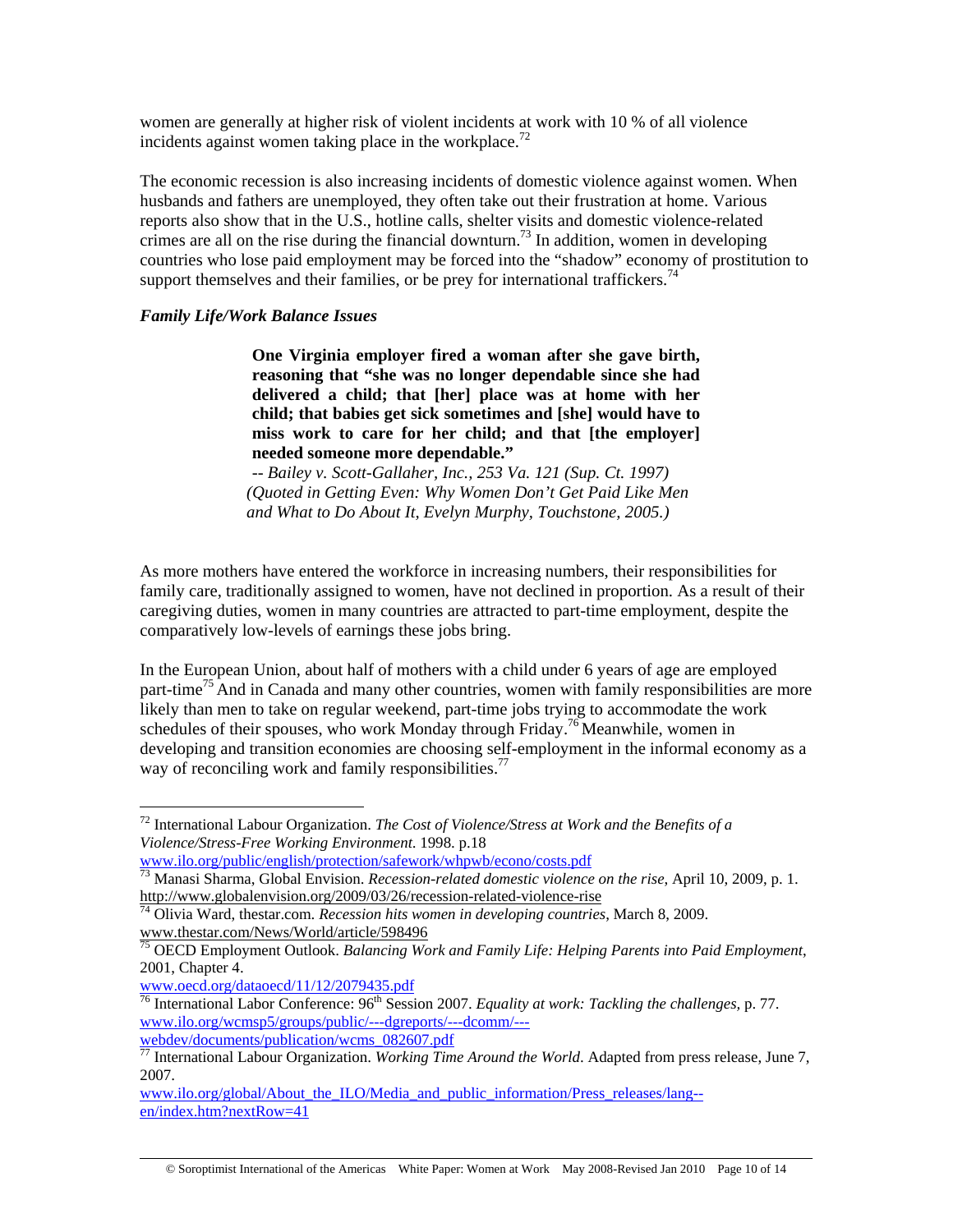One of the most striking changes in Europe, Canada and the United States in the last 50 years has been the increase of working mothers with very young children.<sup>78</sup> Today, approximately 60 % of children under age 6 have mothers who work outside the home, compared to 18 % in 1960.<sup>79</sup> Figures for other countries vary, with about one-third of Japanese and three-quarters of Swedish mothers working.<sup>80</sup>

Even as mothers enter the workplace, however, many are confronted with company or government policies that are not family-friendly. These include lack of: paid maternity leave; leave for illness and family care; support for breastfeeding; flexible work arrangements; and available, subsidized child care. Evidence on the prevalence of "work-life or family-friendly policies in the industrialized countries is uneven and often unrealizable."<sup>81</sup>Some countries, however, are doing better than others.

In Japan, all employees are "granted flexible schedules, shorter hours, flextime or overtime exemption, for the first two years of parenthood. Large firms in Japan, those with more than 300 employees, must provide child-care options, such as on-site centers or temporary leaves."<sup>82</sup> These parent-friendly policies are the result of concern about a shrinking workforce in Japan. Because of "low birth rates, private industry and governmental policies 'protect motherhood' by providing and encouraging child care leaves for working women."<sup>83</sup>

The United States has far fewer family-friendly policies and public supports than most other countries with advanced economies.<sup>84</sup> Federal law does not require paid maternity leave for women in the U.S., although the federal Family and Medical Leave Act of 1993 protects workers' job security during leave taken for the employee's own disability, illness, or pregnancy and childbirth.<sup>85</sup> Maternity and child-care leave exists in almost all countries, with the maximum leave now available exceeding one year in at least 18 countries. Duration of benefits and degree of remuneration of maternity leave, however, vary from country to country.<sup>86</sup>

 $\overline{a}$ 

www.yale.edu/wff/documents/April4panel\_000.doc

<sup>78</sup> Janet C. Gornick and Marcia K. Meyers. New America Foundation. Work & Family Program*. Helping Parents into Paid Employment,* 2001, Chapter 4.

www.newamerica.net/publications/policy/helping\_americas\_working\_parents

<sup>79</sup> Melinda Beck. The Wall Street Journal. *The next big population bulge: Generation Y shows its might.* February 3, 1997.

www.wsj.com

<sup>80</sup> Eileen Applebaum; Thomas Bailey; Peter Berg; and Arne Kalleberg. *Organizations and the Intersection of Work and Family: New Pressures on Families and Organizations*. The Oxford Handbook of Work and Organizations. Oxford University Press, 2004, p. 53.

 $81$  Ibid.

<sup>82</sup> Nicole Price Fasig. Working Mother Magazine online edition. *Focus on the 100 Best – Global Snapshot.* www.workingmother.com

<sup>83</sup> Yale University Women Faculty Forum. *Women's Working Lives: Comparable Challenges in Japan and the United States*. Spring 2007

<sup>84</sup> Heidi Harmann; Ariane Hegewisch,; and Vicky Lovell. Economic Policy Institute. *Briefing Paper: An Economy That Puts Families First*, May 2007, p. 2.  $\frac{\rm{www.sharedprosperity.org/bp190.html}}{\rm{Bid. p. 6}}$ 

<sup>86</sup> Janet Gornick, and Marcia K. Meyers. New America Foundation. Work & Family Program. *Helping America's Working Parents: What Can We Learn from Europe and Canada?* November 2004, p. 4. www.newamerica.net/publications/policy/helping\_americas\_working\_parents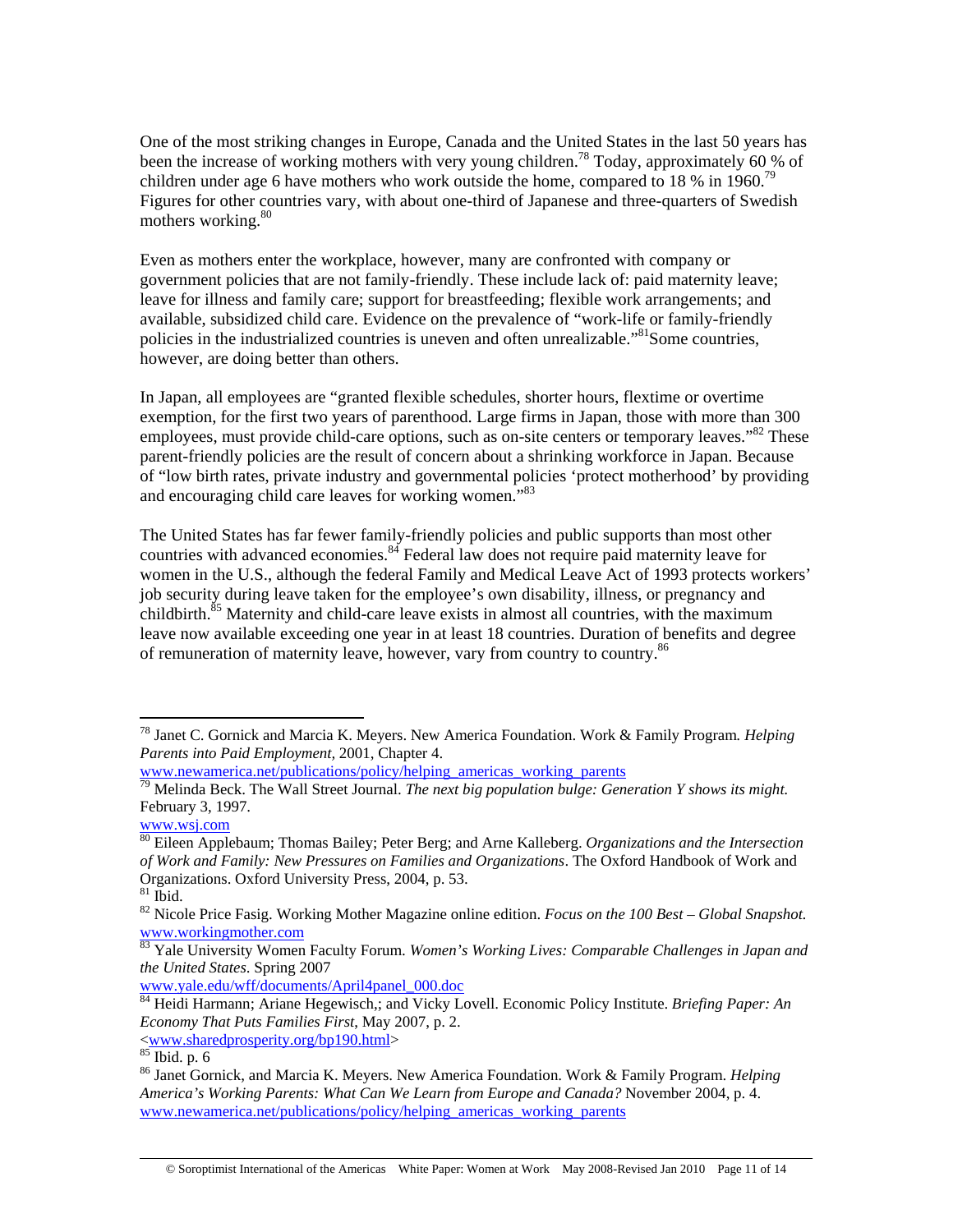Due to the poor economy and dearth of jobs, working families are now compelled to go to work, even if a family member is sick or a new child is born and needs their care.<sup>87</sup> In a recent survey of U.S. workers, 50% of working caregivers said they were less comfortable taking time from work to provide care due to the economic downturn. $88$  In addition, the economic crisis is heavily affecting families, with latest data showing that gender roles are flexible and going in the direction of egalitarian roles.<sup>89</sup>

Overall, balancing work and family life is a complex issue for women, but is critical on many levels, because it helps to reduce poverty and enhances equity between men and women.

# **Conclusions**

Many people assume that after decades of progress, most women are earning good salaries in professional jobs. The truth is, a majority of women still work in jobs with low pay, unpredictable work schedules, meager benefits and little opportunity for advancement. Countless other women work in the informal economy, (which includes agriculture), and are likely to live in poverty.<sup>90</sup>

Adding to the challenges that women already face in the workforce, the global financial crisis is especially impacting them. The differential impact varies across countries, but both developed and developing countries are feeling the brunt, especially households headed by single women.<sup>91</sup>

Whether women are working in industrialized nations or developing countries, in rural or urban settings, most women still carry the triple burden of raising children, performing household chores and earning an income for their family. Even with this reality, a large portion of women's work remains undervalued and unrecognized.<sup>92</sup>

In recognition of the vital role that working women play in family welfare and survival, many governments are taking measures to overcome "traditional, cultural and other forms of discrimination that bar women from access to equal opportunities at work.<sup> $93$ </sup> Yet progress on three key areas for gender equality is slow and still lacking: the glass ceiling, the gender pay gap, and the "sticky floor" (women in the lowest paid jobs and living in poverty).<sup>9</sup>

Policy-makers and employers not only need to place women's employment at the center of social and economic policies, they also need to recognize that the challenges faced by women in the world of work require intervention tailored to specific needs.<sup>95</sup> Making these critical changes for

 $\overline{a}$ 

www.ilo.org/public/english/region/eurpro/budapest/download/womenwork.pdf

www.unfpa.org/public/site/global/lang/en/economic\_meltdown

<sup>87</sup> Sloan Work and Family Research Network. *The Impact of the Recession on Work and Family*, 2009. Issue 19, p. 3

http://wfnetwork.bc.edu/pdfs/policy\_makers19.pdf

<sup>88</sup> Ibid.

<sup>89</sup> msnbc.com, *Moms as sole breadwinners reach record high*, Jan. 15, 2010, http://www.msnbc.msn.com/id/34880372/ns/business-careers/

<sup>90</sup> International Labour Organization. *Facts on Women at Work*, p. 1.

<sup>91</sup> UNFPA. *Fact Sheet: Economic Meltdown and Women,* August 2009.

<sup>92</sup> Work of Women. *Women's Work: An Overview*.

www.workofwomen.org

 $\overline{^{93}}$  Ibid.

<sup>94</sup> International Labour Organization. *Women's Employment: Global Trends and ILO Responses*, 2005, p. 17.

www.ilo.ru/gender/files/WomenEmploymentsEng.pdf

<sup>95</sup> International Labour Organization. *Global Employment Trends for Women Brief*, March 2007, p.13.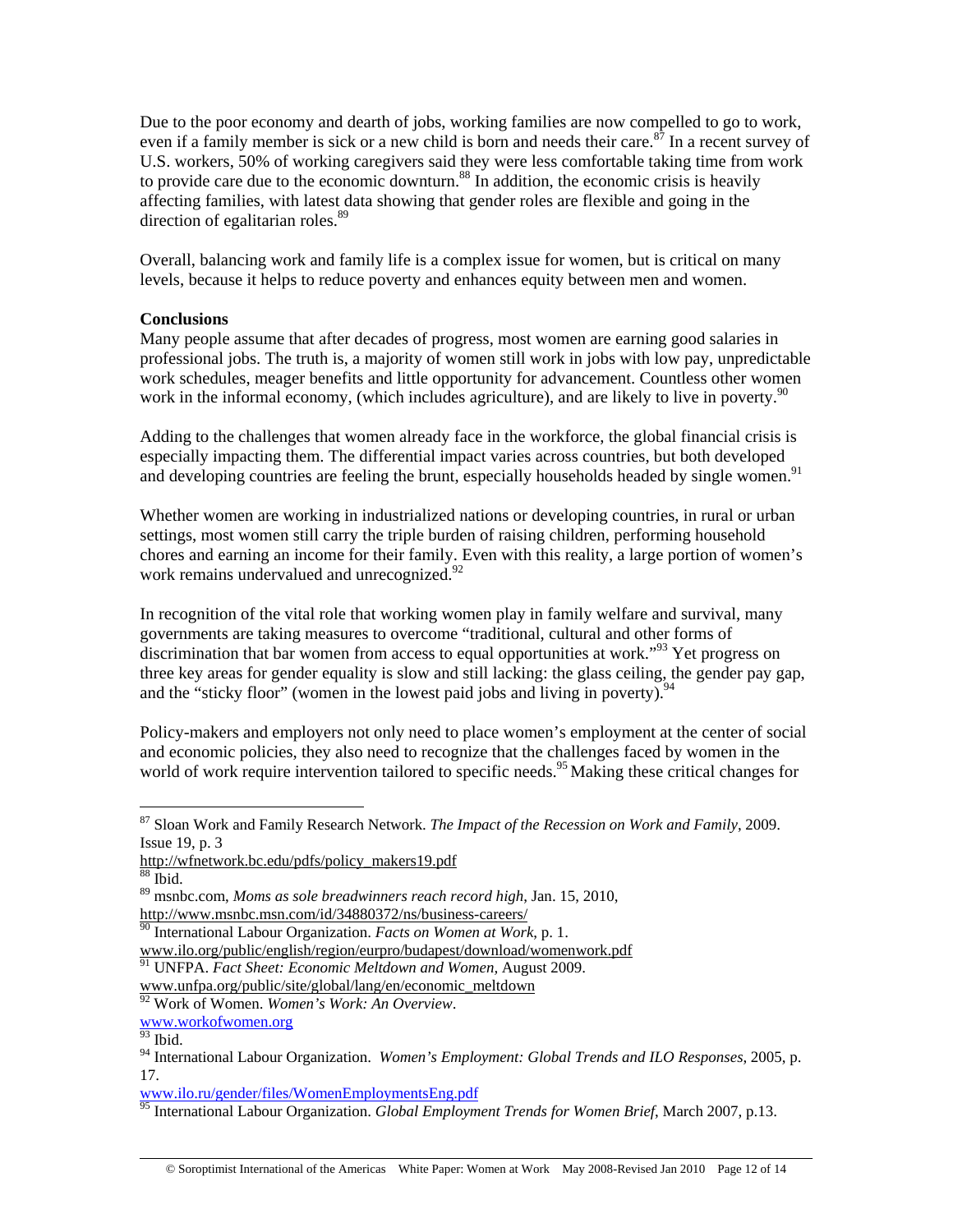working women will require action by individuals, employers and governments worldwide and the political will of all parties involved. Until then, women will remain second-class citizens in the world of work, and the feminization of poverty will continue into future generations.

### *Soroptimist Programs*

Soroptimist is an international volunteer organization for business and professional women who work to improve the lives of women and girls, in local communities and throughout the world. Clubs undertake a number of different projects to confront realities facing women, both locally and throughout the world. Projects help women on a variety of fronts that impact their working lives, including: providing education and job-skills training, which leads to better employment opportunities; confronting domestic violence in the workplace; and helping women in the wake of natural and man-made disasters. As an organization, Soroptimist supports the following programs:

**Soroptimist Women's Opportunity Awards** – The Women's Opportunity Awards program is Soroptimist's major project. The awards improve the lives of women by giving them the resources they need to upgrade their education, skills and employment prospects. Each year, Soroptimist clubs in 19 countries and territories assist women in overcoming personal difficulties and improving their lives through education and skills training. The women, who provide the primary source of financial support for their families, may use the cash award to offset any costs associated with their efforts to attain higher education, including, books, childcare and transportation. Club recipients become eligible for additional cash awards at other levels of the organization, including three \$10,000 finalist awards.

Many Women's Opportunity Award recipients have overcome enormous obstacles in their quest for a better life, including poverty, domestic violence and substance abuse. Each year, more than \$1 million is disbursed through awards at various levels of the organization to help women achieve their dreams of a better life for themselves and their families. Since the Women's Opportunity Awards program began in 1972, it is estimated that \$20 million has been disbursed and more than 22,500 women have been assisted.

**Soroptimist Club Grants for Women and Girls** – Often the abilities and ambitions of individual Soroptimist clubs exceed their financial resources. The organization introduced the Soroptimist Club Grants for Women and Girls in 1997 to assist with community projects that improve the lives of women and girls. Each year, grants are given to clubs working on projects that help foster economic independence. For the 2009-2010 club year, Soroptimist funded \$175,000 in club grants to 31 Soroptimist clubs for new or ongoing projects. Projects have included funding a micro-enterprise artisan project for low-income women, teaching marketable job skills to women with disabilities, and providing services to women who are domestic abuse survivors.

**Soroptimist Workplace Campaign to End Domestic Violence** – This ongoing effort raises awareness about domestic violence as a workplace concern. Local Soroptimist club members distribute hotline cards containing local contact information for domestic violence shelters and other services. Each year, tens of thousands of domestic violence hotline cards are distributed in workplaces throughout the world.

In addition, clubs also hold lectures in their workplaces to draw attention to the issue of domestic violence as a workplace concern; lobby their employers to institute policies and include domestic

www.ilo.org/public/english/region/ampro/cinterfor/temas/gender/news/getw07.pdf